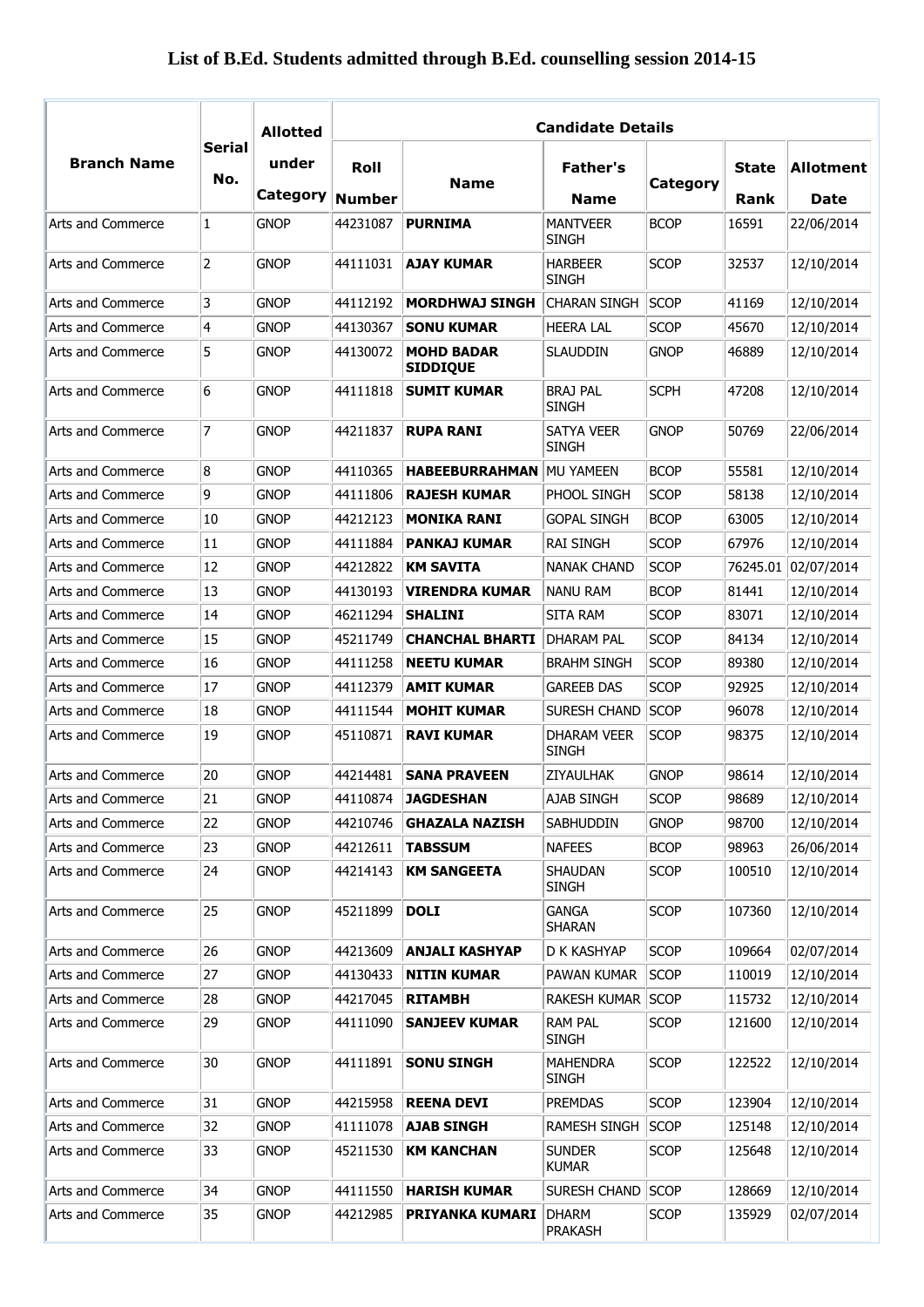| Arts and Commerce       | 36 | <b>GNOP</b> | 40112583 | <b>GLLSHAN RAJ</b><br><b>SINGH</b>     | <b>RAM CHARAN</b><br><b>SINGH</b>  | <b>SCOP</b> | 137807 | 12/10/2014 |
|-------------------------|----|-------------|----------|----------------------------------------|------------------------------------|-------------|--------|------------|
| Arts and Commerce       | 37 | <b>GNOP</b> | 46210898 | <b>KM SONI</b>                         | <b>RAMESH</b><br><b>CHAND</b>      | <b>SCOP</b> | 141244 | 12/10/2014 |
| Arts and Commerce       | 38 | <b>GNOP</b> | 44217081 | <b>JYOTI RANI</b>                      | SHISHPAL<br><b>SINGH</b>           | <b>STOP</b> | 142332 | 02/07/2014 |
| Arts and Commerce       | 39 | <b>GNOP</b> | 44213256 | <b>KM REENA</b>                        | <b>VINAY PAL</b><br><b>SINGH</b>   | <b>SCOP</b> | 142666 | 30/06/2014 |
| Arts and Commerce       | 40 | <b>GNOP</b> | 45211609 | <b>KM SAVITA</b>                       | <b>AJAD VEER</b>                   | <b>SCOP</b> | 143224 | 30/06/2014 |
| Arts and Commerce       | 41 | <b>GNOP</b> | 45212964 | <b>ANJANA RANI</b>                     | <b>UDAL SINGH</b>                  | <b>SCOP</b> | 144821 | 30/06/2014 |
| Arts and Commerce       | 42 | <b>GNOP</b> | 44215302 | <b>KM RASHI</b>                        | <b>JASBEER SINGH</b>               | <b>BCOP</b> | 145125 | 02/07/2014 |
| Arts and Commerce       | 43 | <b>GNOP</b> | 46210877 | <b>KM ANTRESH</b>                      | <b>SHRI</b><br>AMARSINGH           | <b>SCOP</b> | 145363 | 02/07/2014 |
| Arts and Commerce       | 44 | <b>GNOP</b> | 44111150 | <b>SUNEEL KUMAR</b>                    | <b>FATE SINGH</b>                  | <b>SCOP</b> | 146482 | 12/10/2014 |
| Arts and Commerce       | 45 | <b>GNOP</b> | 44217017 | <b>BHAVANA KUMARI</b>                  | <b>PURAN SINGH</b>                 | <b>SCOP</b> | 146853 | 12/10/2014 |
| Arts and Commerce       | 46 | <b>GNOP</b> | 44111093 | <b>VIPIN KUMAR</b>                     | <b>ATAR SINGH</b>                  | <b>SCOP</b> | 148898 | 12/10/2014 |
| Arts and Commerce       | 47 | <b>GNOP</b> | 44211706 | <b>HEENA KAUSAR</b>                    | <b>SHAMIM</b>                      | <b>GNOP</b> | 149231 | 12/10/2014 |
| Arts and Commerce       | 48 | <b>GNOP</b> | 44111125 | <b>ARUN KUMAR</b>                      | <b>RISHI PAL</b><br><b>SINGH</b>   | <b>SCOP</b> | 157647 | 12/10/2014 |
| Arts and Commerce       | 49 | <b>GNOP</b> | 44213133 | <b>RENU DAVI</b>                       | <b>DHARMVIR</b><br><b>SINGH</b>    | <b>SCOP</b> | 158196 | 12/10/2014 |
| Arts and Commerce       | 50 | <b>GNOP</b> | 44216680 | <b>KM PINKEE</b>                       | <b>HUKAM SINGH</b>                 | <b>SCOP</b> | 158876 | 02/07/2014 |
| Arts and Commerce       | 51 | <b>GNOP</b> | 44216064 | <b>KM TANUSHA</b>                      | <b>RAM LAL</b>                     | <b>SCOP</b> | 163790 | 12/10/2014 |
| Arts and Commerce       | 52 | gnop        | 44111168 | <b>BHOODEV</b>                         | <b>LAKHAN SINGH</b>                | <b>SCOP</b> | 170198 | 08/10/2014 |
| Arts and Commerce       | 53 | <b>GNOP</b> | 44210742 | <b>SAMEENA</b><br><b>KHATOON</b>       | M ASLAM                            | <b>GNOP</b> | 170258 | 08/10/2014 |
| Arts and Commerce       | 54 | <b>GNOP</b> | 41112299 | <b>ASHOK KR</b>                        | <b>VISHVAMBHAR</b><br><b>DAYAL</b> | <b>SCOP</b> | 171203 | 12/10/2014 |
| Arts and Commerce       | 55 | <b>GNOP</b> | 44216827 | <b>KM MANISHA</b>                      | <b>NARESH</b><br><b>CHAND</b>      | <b>SCOP</b> | 178469 | 08/10/2014 |
| Arts and Commerce       | 56 | <b>GNOP</b> | 44216775 | <b>SUDHA</b>                           | <b>OMPAL SINGH</b>                 | <b>SCOP</b> | 181517 | 08/10/2014 |
| Arts and Commerce       | 57 | <b>GNOP</b> | 44212403 | <b>GUDIYA KM</b>                       | <b>RAJVEER</b><br><b>SINGH</b>     | <b>BCOP</b> | 181820 | 12/10/2014 |
| Arts and Commerce       | 58 | <b>GNOP</b> | 44216007 | <b>LAXMI</b>                           | NATTHU SINGH                       | <b>SCOP</b> | 182553 | 08/10/2014 |
| Arts and Commerce       | 59 | <b>GNOP</b> | 44213485 | <b>POONAM RANI</b>                     | SATISH KUMAR                       | <b>SCOP</b> | 185650 | 08/10/2014 |
| Arts and Commerce       | 60 | <b>GNOP</b> | 44215576 | <b>PRAMITA DEVI</b>                    | RAJ PAL                            | <b>SCOP</b> | 188566 | 08/10/2014 |
| Arts and Commerce       | 61 | <b>GNOP</b> | 44111299 | <b>VIKAS KUMAR</b>                     | <b>BHAGWAT</b><br><b>SINGH</b>     | <b>SCOP</b> | 189260 | 08/10/2014 |
| Arts and Commerce       | 62 | <b>GNOP</b> | 44111478 | <b>PRAMITBHARTI</b>                    | SUSHILKUMAR                        | <b>SCOP</b> | 193954 | 12/10/2014 |
| Arts and Commerce       | 63 | <b>GNOP</b> | 44214130 | <b>RASHMI DEVI</b>                     | <b>MAHI PAL</b>                    | <b>SCOP</b> | 194732 | 08/10/2014 |
| Arts and Commerce       | 64 | <b>GNOP</b> | 44216150 | <b>KM AMRESH</b>                       | <b>BABURAM</b>                     | <b>SCOP</b> | 196368 | 08/10/2014 |
| Arts and Commerce       | 65 | <b>GNOP</b> | 44213122 | <b>SANGITA</b>                         | <b>BALBEER</b><br><b>SINGH</b>     | <b>SCOP</b> | 197071 | 08/10/2014 |
| Arts and Commerce       | 66 | <b>GNOP</b> | 44216894 | <b>KM KAMLESH</b>                      | SHAUDAN<br><b>SINGH</b>            | <b>SCOP</b> | 198411 | 08/10/2014 |
| Arts and Commerce       | 67 | <b>GNOP</b> | 45213584 | <b>GEETA</b>                           | SHISHPAL                           | <b>SCOP</b> | 200082 | 08/10/2014 |
| Arts and Commerce       | 68 | <b>GNOP</b> | 41111701 | <b>MANOJ KUMAR</b>                     | PATRAM SINGH                       | <b>SCOP</b> | 207085 | 08/10/2014 |
| Arts and Commerce       | 69 | <b>GNOP</b> | 41215416 | <b>KM SUDHA</b>                        | <b>BABU RAM</b>                    | <b>SCOP</b> | 209334 | 12/10/2014 |
| Arts and Commerce       | 70 | <b>GNOP</b> | 44216575 | <b>KM SHALU</b>                        | <b>BRIJESH</b><br><b>KUMAR</b>     | <b>SCPH</b> | 213212 | 08/10/2014 |
| Science and Agriculture | 71 | <b>GNOP</b> | 44140092 | <b>PANKAJ KUMAR</b>                    | <b>DHARAM</b><br><b>PRAKASH</b>    | <b>SCOP</b> | 27593  | 02/07/2014 |
| Science and Agriculture | 72 | <b>GNOP</b> | 44121448 | <b>RAJEEV KUMAR</b>                    | <b>DILERAM</b><br><b>SINGH</b>     | <b>SCOP</b> | 28055  | 12/10/2014 |
| Science and Agriculture | 73 | <b>GNOP</b> | 44121124 | <b>NITIN KUMAR</b><br><b>SINGHANIA</b> | SHIV KUMAR                         | <b>SCOP</b> | 31415  | 12/10/2014 |